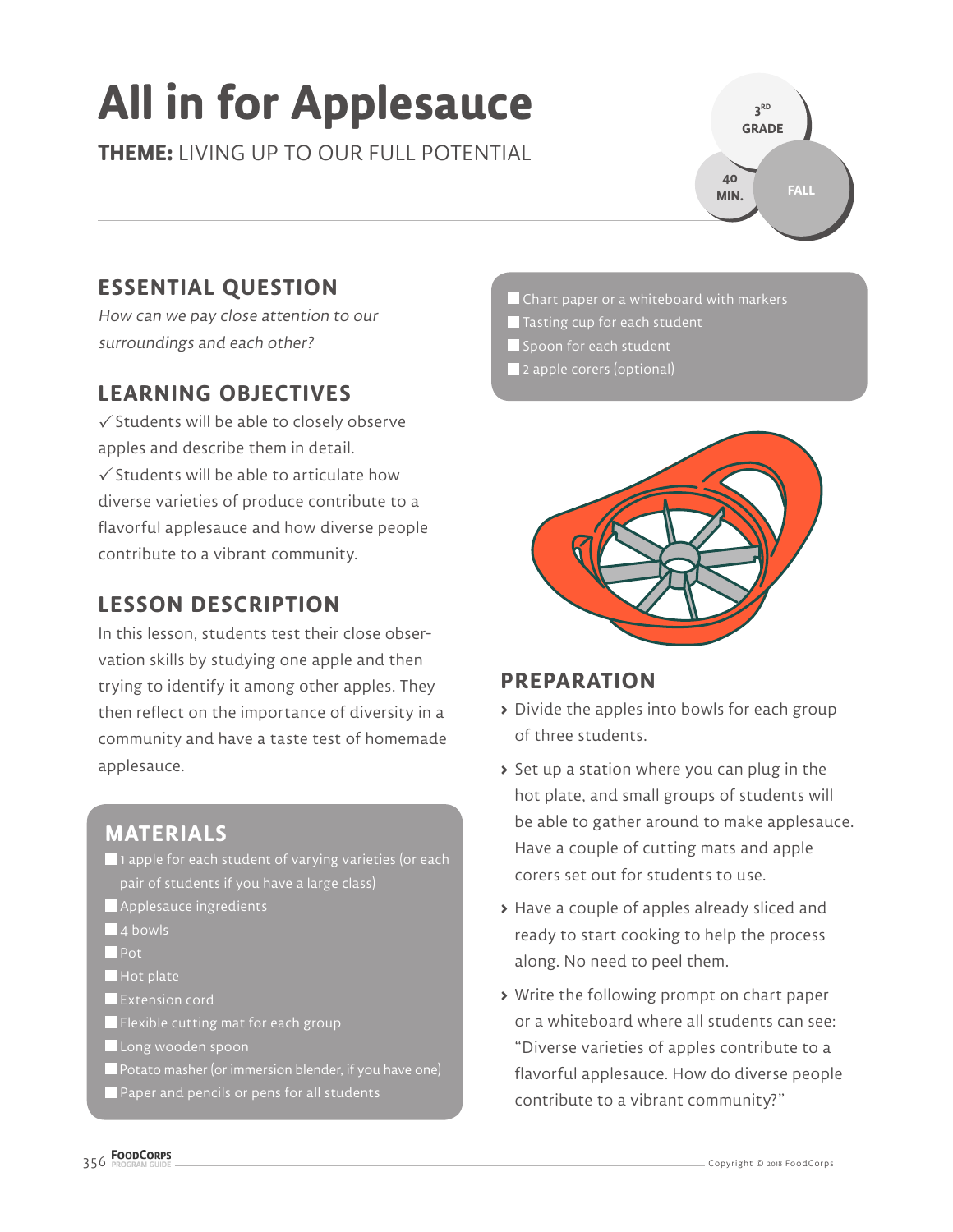Applesauce

- 10 apples of different varieties
- Juice of 1 lemon
- Tbsp of cinnamon
- Pinch of salt
- 1 cup of water, if needed

## **ACTION STEPS**

**1. Wash Hands! (5 min.)**

**2. Sensory Observation:** Divide students into groups of three, and pass out an apple to each group. Ask students to observe closely, saying, What if this apple were the world? I want you to observe every nook and cranny, finding all the mountains, all the cities, and all the farms. Where are the oceans? Where are the rivers? Can you find where we live? Can you find your home? Give students time to observe their apples. **(5 min.)**

**3. Finding Your Apple:** Say, You're going to test your close observation skills by placing your apple back in the bowl with everyone else's to see if you can find it again. Give students one more minute to notice any unique markings or other characteristics of their apple. Then have students place their apples back in the bowl. You might want to go around and rearrange some of the apples in the bowls so students can't easily find theirs again. Announce, When I say "applesauce" you're going to find the original apple that you studied so well. Have students hunt for their apple. **(5 min.)**

**4a. Making Applesauce:** Explain to students that the class will be making applesauce

using the different apple varieties they just studied. Say, Some apple varieties taste sweet and others are tart, so they each contribute something unique to the applesauce. Call up groups one at time to contribute to the applesauce. Have each group of students use the apple corer to slice and core one apple, toss it into the pot, and stir or mash the apples.

**4b. Writing Activity:** While the applesauce is cooking, have students write responses to the following prompt: Diverse varieties of apples contribute to a flavorful applesauce. How do diverse people contribute to a vibrant community? Before they begin, explain that "vibrant" can mean exciting, strong, and lively. If your applesauce still needs more time to cook after the writing activity, you might include one of the extensions below. **(15 min.)**

**5. Tasting:** Pass out a tasting cup of applesauce to each student. Ask students to use adjectives to describe the taste and texture of the applesauce. **(5 min.)**

### **REFLECTION**

Have students discuss the following questions in small groups, then share with the class: **(5 min.)**

- What flavors did you taste in the applesauce?
- Why do you think we added many different types of apples to our applesauce rather than just using one type?
- Similar to our diverse apples creating a flavorful applesauce, how do diverse people contribute to a vibrant community?